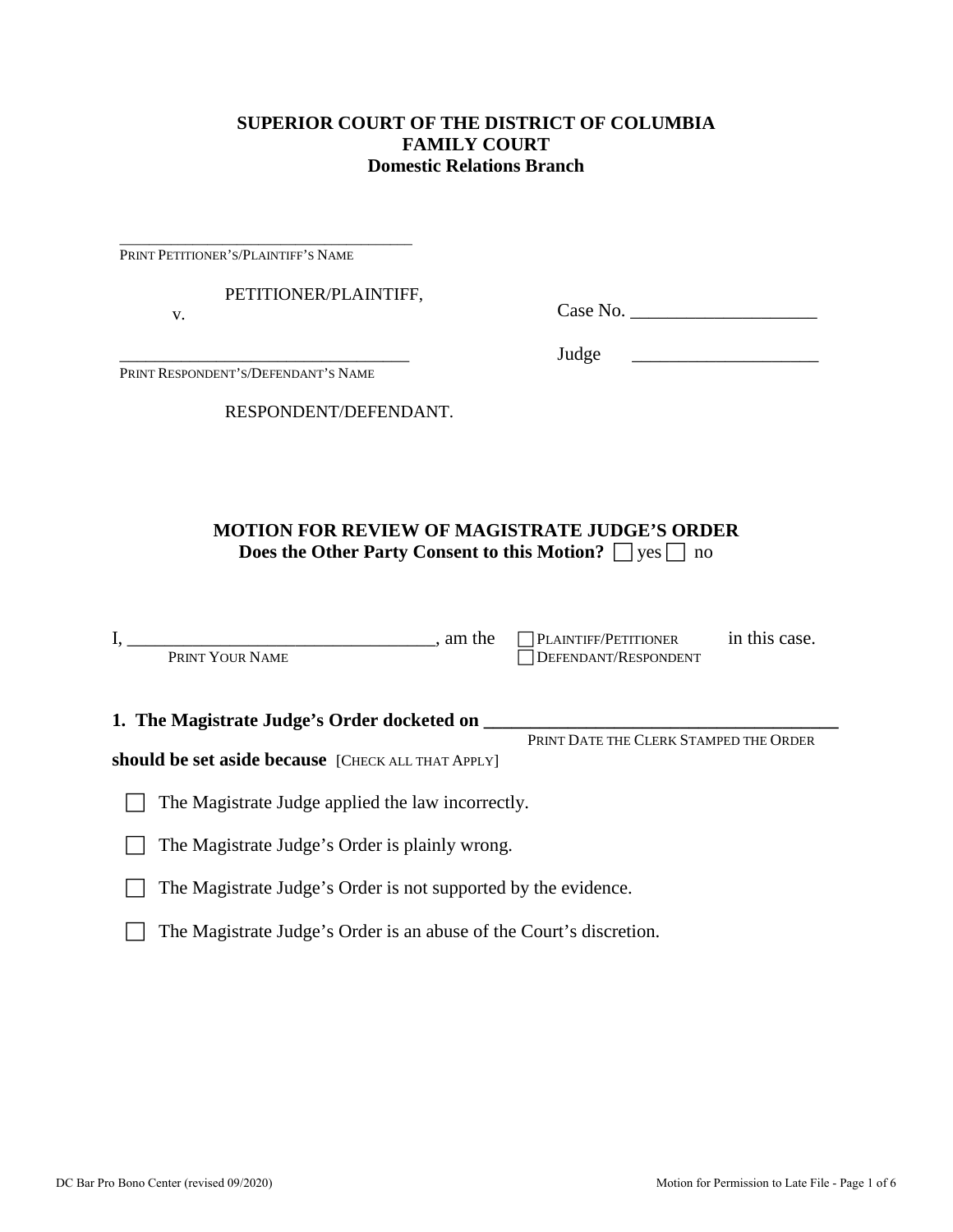#### **2. My reason is**

# **Request for Relief**

**I RESPECTFULLY REQUEST that** the Court grant my Motion for Review of Magistrate Judge's Order.

### **I ALSO REQUEST that the Court award any other relief it considers fair and proper.**

 $I \Box$  DO request an oral hearing in front of the judge on this motion. DO NOT

I declare under penalty of perjury that the foregoing is true and correct*.* 

*If this document is to be signed outside the geographic boundaries of the United States, Puerto Rico, the United States Virgin Islands, and any territory or insular possession subject to the jurisdiction of the United States, additional requirements must be met prior to signing. See Super. Ct. Dom. Rel. R. 2(c)(1)(B).*

| SIGN YOUR NAME. Add slashes to either side /like this/ to sign electonically. | <b>DATE</b>          |
|-------------------------------------------------------------------------------|----------------------|
| PRINT YOUR NAME                                                               | <b>PHONE NUMBER</b>  |
| <b>HOME ADDRESS 1</b>                                                         | <b>EMAIL ADDRESS</b> |
| <b>HOME ADDRESS 2</b>                                                         |                      |
| SUBSTITUTE ADDRESS: CHECK BOX IF YOU                                          |                      |
| HAVE WRITTEN SOMEONE ELSE'S ADDRESS                                           |                      |
| BECAUSE YOU FEAR HARASSMENT OR HARM.                                          |                      |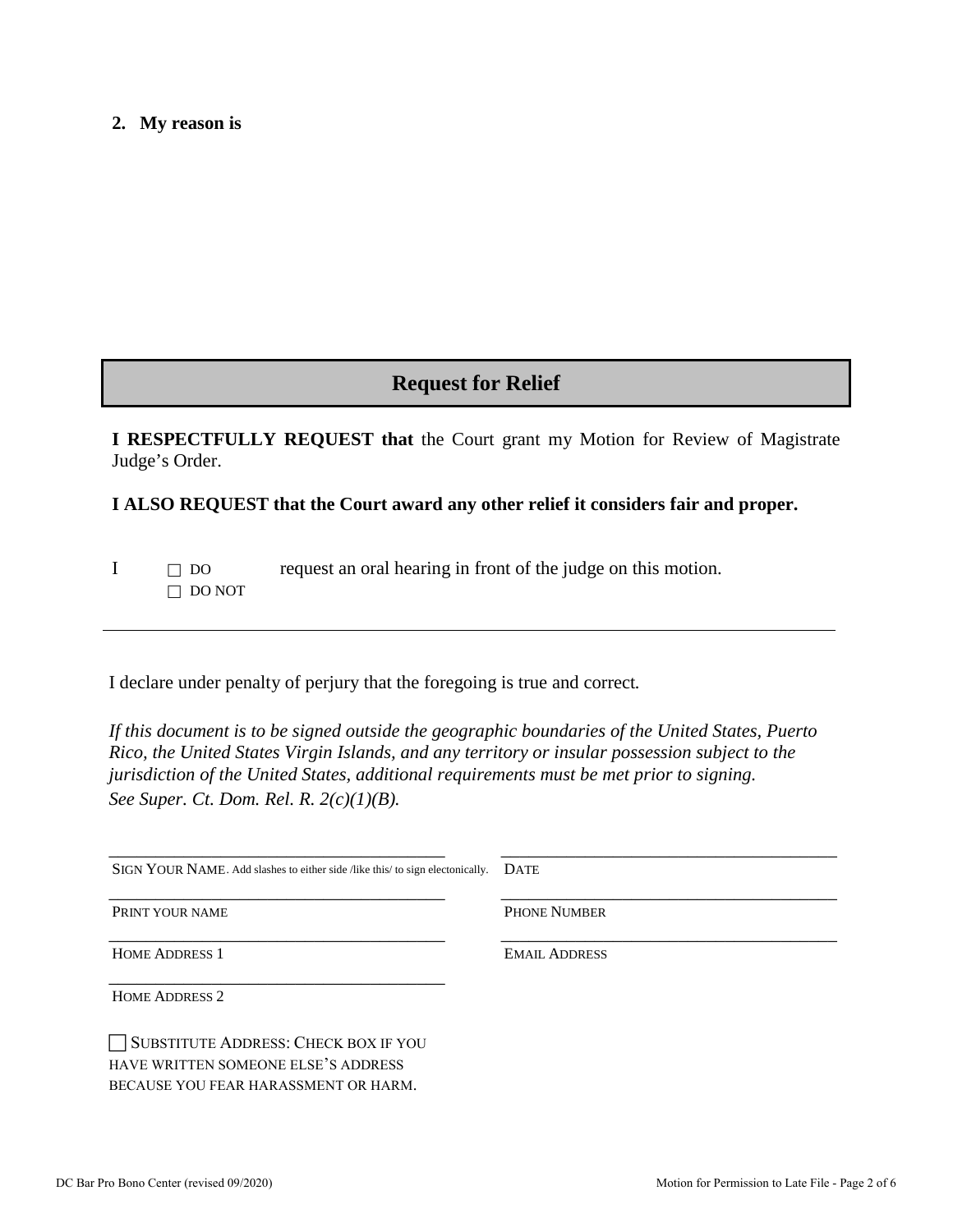## **POINTS AND AUTHORITIES IN SUPPORT OF MOTION FOR REVIEW OF MAGISTRATE JUDGE'S ORDER**

In support of this Motion, I refer to:

- 1. Super. Ct. Gen. Fam. R. D(e)(1), including Comment.
- 2. D.C. Code § 17-305(a).
- 3. Minor v. Robinson, 117 WLR 1749 (Super. Ct. 1988).
- 3. The record in this case.
- 4. The attached supporting document(s), if any.

[LIST ANY DOCUMENTS THAT YOU ARE ATTACHING]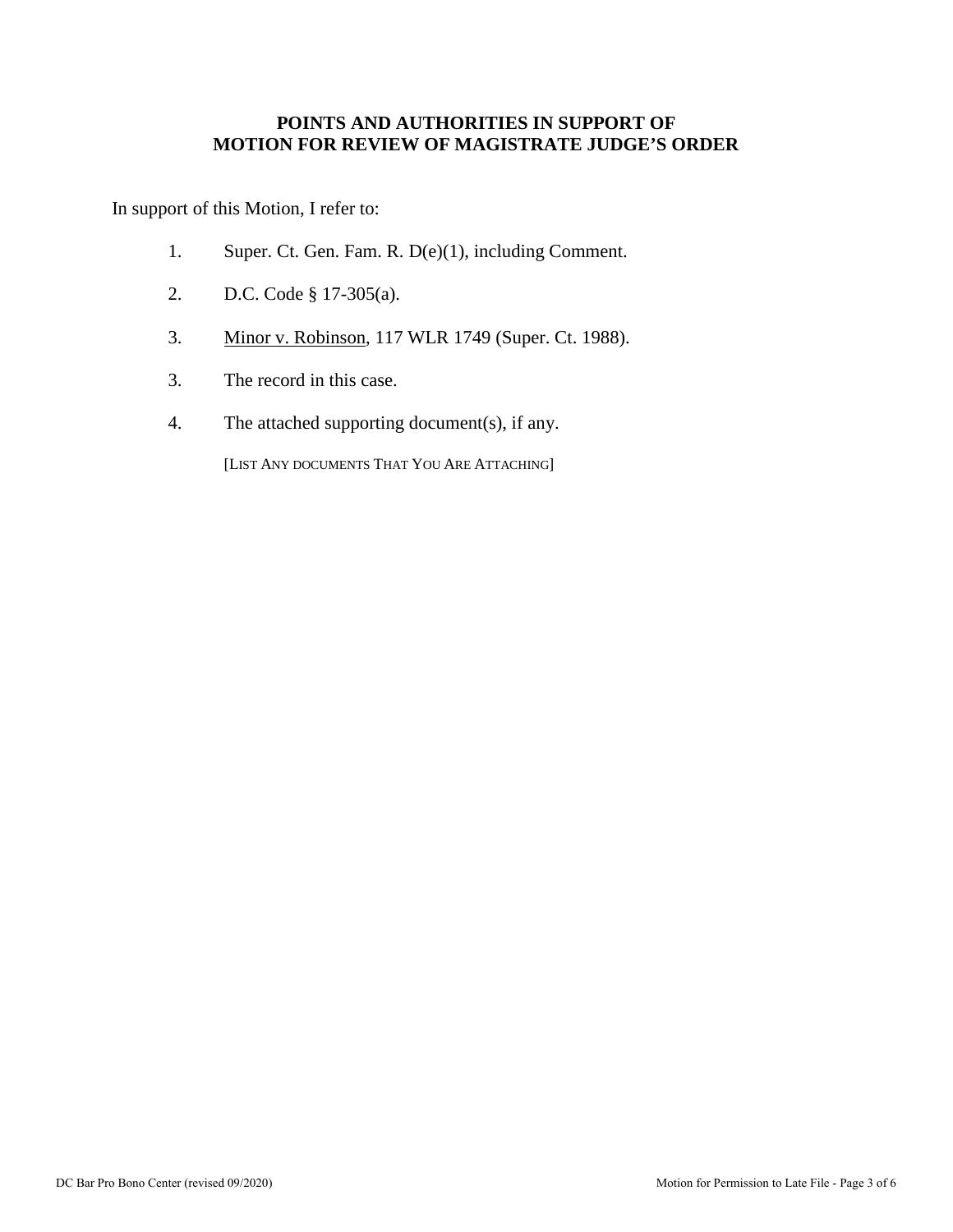## **SUPERIOR COURT OF THE DISTRICT OF COLUMBIA FAMILY COURT Domestic Relations Branch**

PRINT PLAINTIFF'S NAME

\_\_\_\_\_\_\_\_\_\_ DRB \_\_\_\_\_\_\_\_\_\_

PLAINTIFF,

\_\_\_\_\_\_\_\_\_\_\_\_\_\_\_\_\_\_\_\_\_\_\_\_\_\_\_\_\_\_\_\_\_\_\_\_

\_\_\_\_\_\_\_\_\_\_\_\_\_\_\_\_\_\_\_\_\_\_\_\_\_\_\_\_\_\_\_\_\_\_\_\_

JUDGE: \_\_\_\_\_\_\_\_\_\_\_\_\_\_\_\_\_\_

v.

PRINT DEFENDANT'S NAME

DEFENDANT.

## **RULE 5 PROOF OF SERVICE FORM**

**IF YOU HAVE ALREADY SERVED THE OTHER PARTY WITH A COPY OF YOUR PAPERS**, YOU CAN FILL OUT AND FILE THIS **PROOF OF SERVICE FORM** AT THE SAME TIME THAT YOU FILE YOUR PAPERS.

**IF YOU HAVE NOT ALREADY SERVED THE OTHER PARTY WITH A COPY OF YOUR PAPERS**, YOU MUST FILL OUT AND FILE THIS **PROOF OF SERVICE FORM** AFTER YOU SERVE THE OTHER PARTY.

**IF THE OTHER PARTY HAS A LAWYER IN THIS CASE, YOU MUST SERVE A COPY OF THE PAPERS TO THE LAWYER. IF THE OTHER PARTY DOES NOT HAVE A LAWYER, A COPY OF THE PAPERS SHOULD BE SERVED DIRECTLY TO THE OTHER PARTY.** 

| 1. I certify that on                                                                                      |                                      | $\blacksquare$ $\blacksquare$ I served copies of $\blacksquare$ | $\mathbf{to}$ :     |
|-----------------------------------------------------------------------------------------------------------|--------------------------------------|-----------------------------------------------------------------|---------------------|
| <b>DATE OF SERVICE</b>                                                                                    |                                      |                                                                 |                     |
|                                                                                                           |                                      | $NAME(S)$ OF PLEADING(S)                                        |                     |
| The other party, $\frac{1}{\sqrt{1-\frac{1}{2}}}\left\lfloor \frac{1}{2}\right\rfloor$                    | $\mathbf{or}$<br>NAME OF OTHER PARTY |                                                                 |                     |
| The other party's attorney, _______________________________, who represents ____________________________. | NAME OF ATTORNEY                     |                                                                 | NAME OF OTHER PARTY |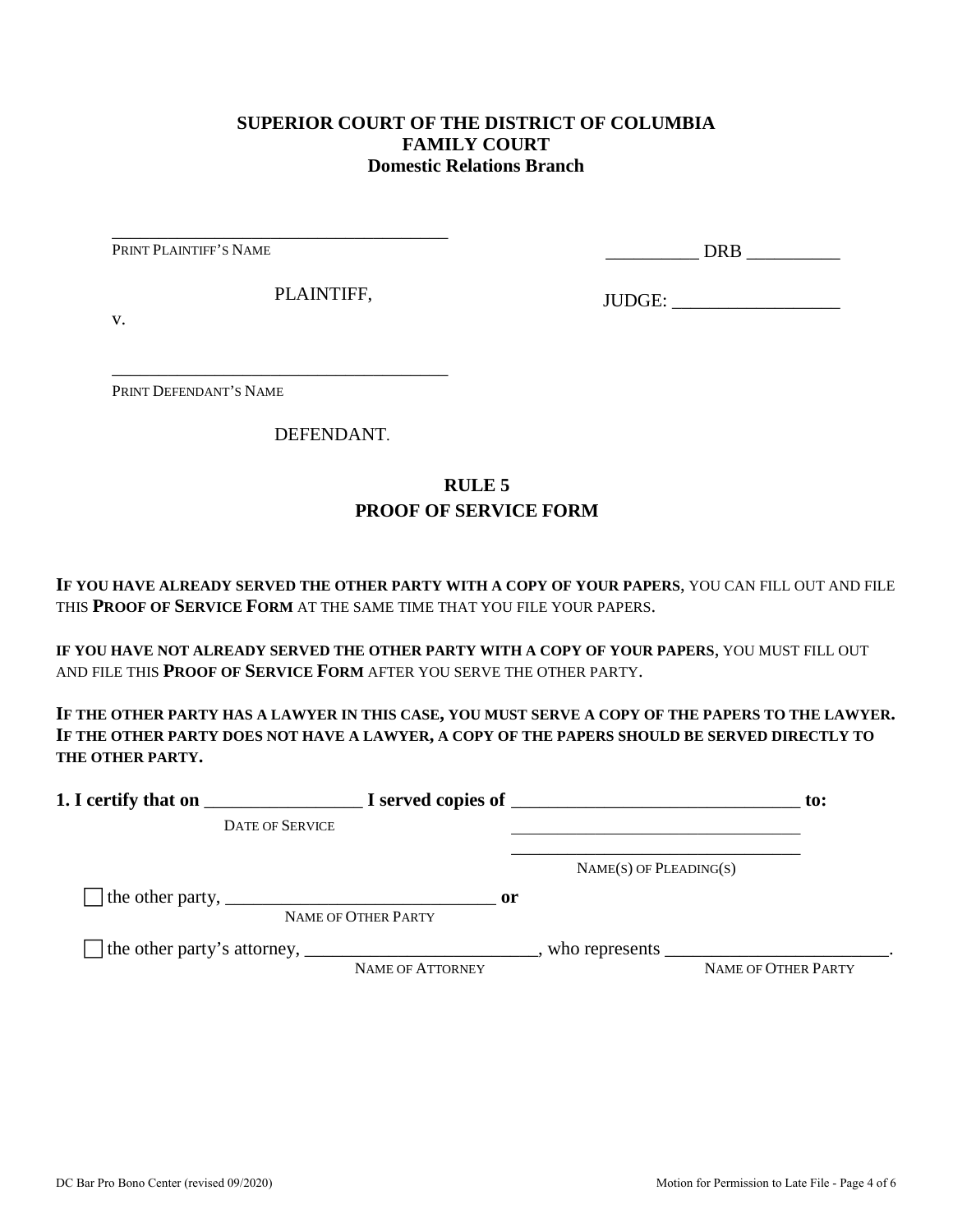### **2. I delivered copies of the papers by:** [CHECK ONE]

**handing them to the other party**.

 **sending them to the other party by first class mail** to the other party's last known address: \_\_\_\_\_\_\_\_\_\_\_\_\_\_\_\_\_\_\_\_\_\_\_\_\_\_\_\_\_\_\_\_\_\_\_\_\_\_\_\_\_\_\_\_\_\_\_\_\_\_\_\_\_\_\_\_\_\_\_\_\_\_\_\_\_\_\_.

ADDRESS WHERE THE PAPERS WERE SENT **leaving them with a person of suitable age and discretion** who lived with the other party at: \_\_\_\_\_\_\_\_\_\_\_\_\_\_\_\_\_\_\_\_\_\_\_\_\_\_\_\_\_\_\_\_\_\_\_\_\_\_\_\_\_\_\_\_\_\_\_\_\_\_\_\_\_\_\_\_\_\_\_\_\_\_\_\_\_\_\_. ADDRESS OR DESCRIPTION OF PLACE WHERE PAPERS WERE SERVED This place is the other party's  $\Box$  TEMPORARY RESIDENCE. PERMANENT RESIDENCE. OTHER: \_\_\_\_\_\_\_\_\_\_\_\_\_\_\_\_\_\_\_\_\_\_\_\_\_\_\_\_\_\_\_\_\_. SPECIFY OTHER TYPE OF RESIDENCE I state the following about the person I gave the papers to (PROVIDE AS MANY DETAILS AS POSSIBLE): Their name: Their approximate age: \_\_\_\_\_\_\_\_\_\_\_\_\_\_\_\_. Their relationship to the other party is: Spouse/partner Family member (specify): \_\_\_\_\_\_\_\_\_\_\_\_\_\_\_\_\_\_\_\_\_  $\Box$  Roommate  $\Box$  Other: **leaving them at the other party's attorney's office** with the attorney, a clerk or other person in charge: \_\_\_\_\_\_\_\_\_\_\_\_\_\_\_\_\_\_\_\_\_\_\_\_\_\_\_\_\_\_\_\_\_\_\_\_\_\_\_\_\_\_\_\_\_\_\_\_\_\_\_\_\_\_\_\_\_\_\_\_\_\_\_\_ PRINT NAME OF PERSON SERVED WITH PAPERS \_\_\_\_\_\_\_\_\_\_\_\_\_\_\_\_\_\_\_\_\_ TITLE OF PERSON SERVED \_\_\_\_\_\_\_\_\_\_\_\_\_\_\_\_\_\_\_\_\_\_\_\_\_\_\_\_\_\_\_\_\_\_\_\_\_\_\_\_\_\_\_\_\_\_\_\_\_\_\_\_\_\_\_\_\_\_\_\_\_\_\_\_ STREET ADDRESS CITY, STATE AND ZIP CODE **sending them electronically** through CaseFileXpress or some other electronic way agreed to by the other party in writing: \_\_\_\_\_\_\_\_\_\_\_\_\_\_\_\_\_\_\_\_\_\_\_\_\_\_\_\_\_\_\_\_\_\_\_\_\_\_\_\_\_\_\_\_\_\_\_\_\_\_\_\_\_\_\_\_\_\_\_\_\_\_\_\_ EMAIL ADDRESS OF OTHER PARTY (IF USED) \_\_\_\_\_\_\_\_\_\_\_\_\_\_\_\_\_\_\_\_\_\_\_\_\_\_\_\_\_\_\_\_\_\_\_\_\_\_\_\_\_\_\_\_\_\_\_\_\_\_\_\_\_\_\_\_\_\_\_\_\_\_\_\_ ELECTRONIC MEANS USED (FOR EXAMPLE: EMAIL, CASEFILEXPRESS) **some other way** agreed to by the other party in writing:

\_\_\_\_\_\_\_\_\_\_\_\_\_\_\_\_\_\_\_\_\_\_\_\_\_\_\_\_\_\_\_\_\_\_\_\_\_\_\_\_\_\_\_\_\_\_\_\_\_\_\_\_\_\_\_\_\_\_\_\_\_\_\_\_\_\_\_\_\_ SPECIFY HOW SERVICE WAS COMPLETED